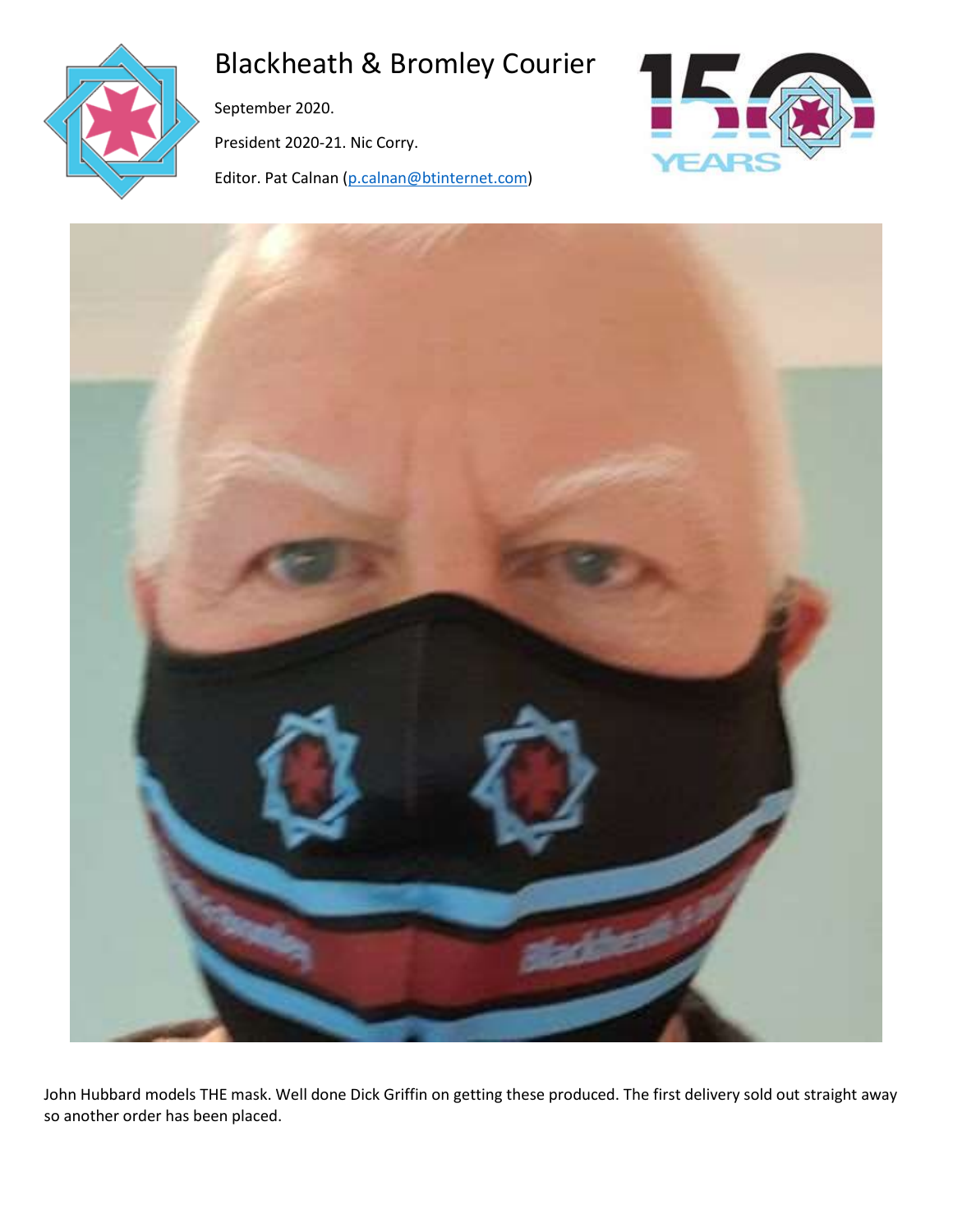More results this month as we creep back to normal. The Twilight Meeting was moved from Tonbridge to Norman Park and was a classy affair. Highlight was the mens 3000 metres which was won in 7.43.48 but all races were of high quality. There were even drug testers there. Back at Norman Park the next day we hosted a very successful open meeting which included the Dina Asher Smith 150 Invitation. Great work by everyone involved. Keep a look out for more events, they pop up overnight like a Banksy.

## **Forthcoming Fixtures**

The Will Bolton Relays have been postponed and will now take place on the 3rd of April 2021. Proposed fixtures dates for September and October are shown below but do not be surprised if these change due to the current pandemic.

| 20-Sep-20 | SEAA 6/4/3 Stage Road Relays Crystal Palace           |                           |                        |
|-----------|-------------------------------------------------------|---------------------------|------------------------|
| 27-Sep-20 | Club 5 Miles XC Championships (10:30) B1              |                           | Hayes (Club House)     |
| 03-Oct-20 | National 6/4/3/ Stage Road Relays                     |                           | Sutton Coldfield (TBC) |
| 04-Oct-20 | London Marathon (Postponed from April 2020) Greenwich |                           |                        |
| 17-Oct-20 | SEAA XC Relays tba                                    |                           |                        |
| 31-Oct-20 | <b>ECCA National XC Relays</b>                        | Berry Hill Park Mansfield |                        |
|           |                                                       |                           |                        |

### **Social**.

Wednesday Night outdoors at the Clubhouse from 7pm to 9pm there is a limited bar facility, card payments only. Well worth popping along and catching up with people, (at a social distance of course). The President's news is at 8pm and goes out live on Facebook.

### **Fantasy Football**

For the 2020/21 Fantasy Premier League why don't you join the "Blackheath & Bromley 150 years" mini league? Joining the league couldn't be easier. Simply use the link below and you'll be added automatically after you've entered the game.

https://fantasy.premierleague.com/leagues/auto-join/949jr0 League Code: 949jr0

### **Results**

### **1/8/20**

**London Inter Club Challenge – Young Athletes, Lee Valley**. **Under 17M**. 400. R1. 4. Michael Uzozie 52.05. R2. 1. Sam "Kelsey Pullin 43.07. DT. 1. Zara Obamakinwa 45.62. **Under 15 Boys**. 100. 2. Issah Abdulkarim 11.75. 300. R5 2. Nathan Firla 38.75. **Under 15 Girls**. 75H. Race 3. 2. Emily Algeo 12.65.

### **2/8/20**

**London Inter Club Challenge – Seniors and Under 20**. 100. MX2. 1. Kaliyah Young 12.30. MX4. DNF. Korede Awe. MX13. 3. Rico Cottell 11.62. 400. MX5. 1. Bailey Stickings 50.44. MX7. 3. Prince Reid 53.26. MX11. 2. Richard Holt 59.06, 4. Morgan Squibb 62.25. MX14. 1. Kelsi Cornish 63.15. 110H U20. R2. 2. Theo Adesina 15.84. LJ. MMX. 1. Myles Xavier 6.51, 2. Sarah Abrams 6.41. SP MXA. 2. Nana Gyedu 14.47.

**Nuneaton Senior and Under 20 Open. Men**. 400. R8. 3. Dan Putnam 48.34. TJ. 1. Jonathan Ilori 15.86. JT. 1. James Whiteaker 77.81. **Women**. 200. Race 4. 1. Mallory Cluley 25.30 (3.0). 100H R3. 2. Mallory Cluley 14.29. 400H. R2. 4. Alex Hill 62.68. JT. 2. Lauren Farley 46.56.

### **5/8/20**

**Lee Valley BMC Gold Standard Races and Sprints**. Women. 800. B. 4. Caroline Ford 2.15.76. C. 1. Amarisa Sibley 2.11.41. D. 2. Ava White 2.16.48. G. 1. Hannah Clark 2.19.40, 3. Lily Meers 2.26.94.

### **8/8/20**

**Podium 5km, Barrowford**. R.D. 1. Mark Cage 16.32. R.EM. 3. Phil Sesemann 13.39, 19. Graham Rush 14.20. **9/8/20**

**Horizontal Jumps Trial Event, Bournemouth**. Men. LJ. B. 1. Theo Adesina 7.00. Women. LJ. 2. Sarah Abrams 6.31.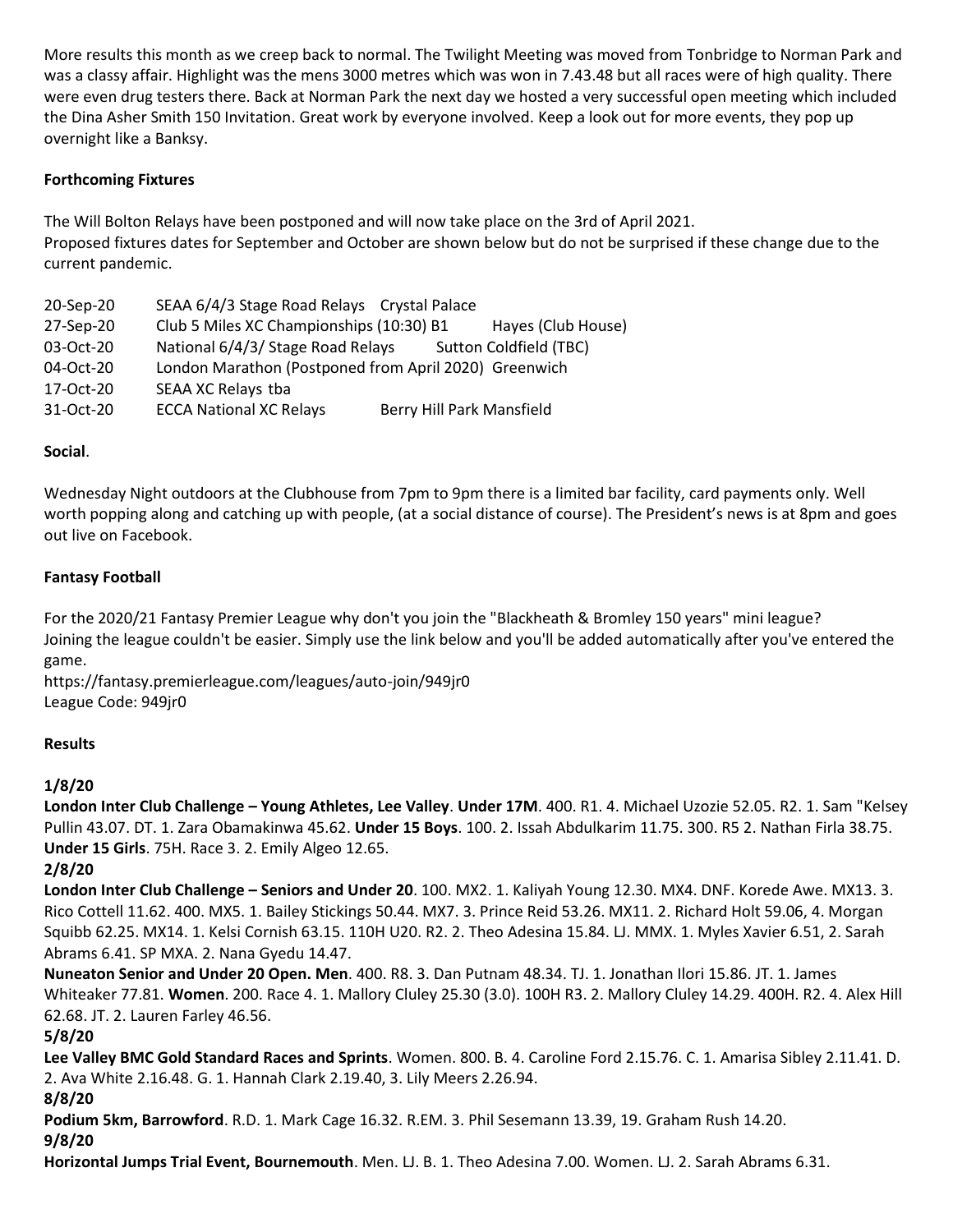### **11/8/20**

**BMC Gold Standard Races, Stretford**. 800. C. Joe Rogers 1.51.56.

**Worthing Track Night**. Men. 100. Mx4. 4. Theo Adesina 11.41 (0.0). MX5. 6. Jordan Layne 11.53 (-0.2). 200. MX5. 3. Theo Adesina 23.11 (-0.2). MX7. 3. Jordan Layne 23.72 (1.0). Women. MX9. 2. Parris Johnson 12.70 (0.0).

### **12/8/20**

**Belgrave Endurance Night, Battersea**. 3000. Race 8. 4. Ross Braden 8.26.04

### **13/8/20**

**Grand Prix Sopotu, Sopot, Poland**. 800. R2. 2. Alex Botterill 1.47.09.

**14/8/20**

**Herculis Meeting, Monaco**. 200. 4. Adam Gemili 20.68 (0.7).

**15/8/20**

**London Inter Club Challenge, Lee Valley**. 200. Mx2. 5. Adam Islam Medeaux 23.91 (1.9). Mx4. 2. Haroon Sangare 23.74 (1.3). Mx5. 3. Nathan Firla 24.72 (2.3). Mx10. 5. Amarisa Sibley 26.68 (1.0). 800. MX1. 3. Sam Reardon 1.57.55. Mx2. 3. Matthew Smith 2.05.95. Mx7. 6. Tallulah Ndikanwu 2.28.95. Mx8. 5. Harry Fage 2.40.66. 300H. 2. Kelsey Pullin 45.92. PV. A. 2. Barnaby Corry 4.10, 4. Ben Platt 3.70. B. 1. Oscar Witcombe 3.00. JT. U15B. 4. Max Kennedy 35.10.

# **Norfolk Trial Event**, **Norwich.**

100. MX2. 3 Adam Herring 11.7 (1.3)

**16/8/20**

**London Inter Club Challenge, Lee Valley**. 200. Mx6. 5. Rico Cottell 23.38 (0.2). Mx7. 4. Bailey Stickings 23.14 (0.4). Mx8. 2. Zac Nwogwugwu 22.92 (0.3). Mx9. 1. Chizute Ogbedeh 22.54 (0.1). Mx11. 6. Holly Mpassy 25.22 (1.1). Mx13. 3. Kaliyah Young 25.34 (0.6). 800. Mx1. 3. Matthew Francis 1.56.57. Mx4. 4. Caroline Ford 2.12.72, 5. Morgan Squibb 2.20.11. Mx6. 5. Kelsi Cornish 2.34.87. 400H. SM1. 1. Alex O Callaghan Brown 54.45. SM3. 3. Richard Holt 64.42. SW2. 2. Alex Hill 63.07. PV. MxB. 1. Holly Platt 2.70. JT. SM. 2. Pedro Gleadall 55.06. HT. SW. 6. Abbie Stewart 36.91.

**Loughborough August Invitational.** 200. R2. 2. Ethan Akanni 22.34 (-1.0). JT. 3. Bekah Walton 41.34.

**Nuneaton Senior and Under 20 Open**. 100. Mx4. 1. Mallory Cluley 12.62 (-0.7). 400. Mx7. 1. Dan Putnam 48.61. 100H. U20W. 3. Mallory Cluley 14.45 (-1.5). 110H. U20M. 4. Theo Adesina 15.49 (-0.6). TJ. 2. Jonathan Ilori 15.31. JT. SM. 3. Theo

Adesina 33.83.

**Yate Field Meeting**. HJ. 2. Danielle Hopkins 1.65.

**University of Kent, Canterbury 10km**. 2. Ross Braden 31.53.

**19/8/20**

**World Athletics Continental Tour Gold Level, Szekerfehervar, Hungary**. 100. 2. Adam Gemili 10.28 (0.3).

**Chelmsford Sprints Open**. 100. R2. 2. Issah Abdulkarim 11.65

**Nuneaton Night Of 100 pbs**. R2. R13. 1. Abdul-Rahaman Jolaoso 10.84.

# **21/8/20**

**Bromley Twilight Meeting, Norman Park.** 800. R1. 2. Sam Reardon 1.52.82, 3. Henry Fisher 1.53.18. R2. 1. Ben Gardiner 1.50.94. R4. 2. Alex Botterill 1.46.82. 3000. Men. R1. 5. Ross Braden 8.28.32. R2. 5. Will Fuller 8.14.63. R4. 5. Phil Sesemann 7.52,42. Women. R1. 4. Hannah Clark 10.36.05. R2. DNF Niamh Bridson Hubbard.

**MK5km PB Special**. 5KM. Race C. 7. Alex Bruce Littlewood 15.06 (15.04). RK. 1. Josh Schofield 15.27 (15.26). **22/8/20**

**Blackheath & Bromley Open Meeting, Norman Park.** 100. R1. 4. Kyle Reynolds Warmington U20 10.94 (-0.8), 7. Jak Mensah U20 11.29. R2. 2. Ben Sutton U20 11.23 (-0.8), 3. Chizute Ogbedeh 11.27, 4. Rico Cottell U20 11.57. R3. 1. Charles Nortey U17 11.60 (0.0), 5. LJ Wright U20 12.05. R4. 1. Adam Islam Medeaux U17 11.74 (0.9), 2. Connor Sutton U17 11.74. R5. 4. Holly Mpassy U20 12.37 (-1.0) 5. Faith Akinbileje U15 12.48. R6. 4. Leo McCallum U20 12.40 (-0.7), 5. David Dare U15 12.92. R7. 1. Dylan Carroll U15 12.03 (-0.6), 2. Tobias Seales U17 12.45, 6. Emily Kerr U17 13.45. R9. 1. Ralph Baker U15 12.19 (- 1.4), 5. Sophie Kerr U17 13.65, 6. Jadon Ekpo U15 13.81. R10. 5. Kelsey Calladine-Smith U17 13.50 (0.1). R12. 2. Richard Holt M45 13.17 (-0.3), 4. Karina Harris U20 13.44. R13. 1. Ruben Stober U15 13.1 (0.0), 3. Nina Whitter U15 13.5. R14. 1. Adaeze Boothe U15 13.33 (-0.2), 3. Louisa Vallins W40 13.86. R15. 1. David Ikuesan U13 12.95 (1.6), 2. Chizam Boniface U13 13.62, 5. Makai Sabido-Rodney U13 14.07, 6. Jessica Kelly U13 15.01. 150. R1. 1. Isabella Hilditch 18.46 (1.4), 2. Zsiriah Thomas U20 18.97, 3.Tianna Haynes U17 19.04, 4. Shakanya Osahon U17 19.31, 5. Ofejiro Otemewo U20 19.47. R2. 1. Zak Nwogwugwu U17 16.44 (-0.7), 2. Josh Watson U20 16.49, 3. Haroun Sangare U17 17.33. R3. 1. Dina Asher Smith 17.20 (-1.1), 3. Darcey Kuypers 19.37. 300. R1. 3. Bailey Stickings 34.95. R2. 1. Adam Herring 37.24, 3. Nathan Firla U15 38.27, 4. Megan Walsh 39.68. R4. 1. Ethan Alapafuja U15 41.53, 3. Stephanie Fisher 43.77. R5. 1. Zoe Austridge U20 43.58, Tallulah Ndikanwu U15 44.25, 5. Emily Deveney U15 47.59. R6. 4. Sophie Placek U15 50.06. 400. R1. 2. Alex O Callaghan Brown U20 49.10, 3. Michael Uzozie U17 50.44, 4. Pablo Seema Roca U17 51.57. R2. 1. Sam Reardon U17 48.87. R3. 2. Jake Anthony U17 52.98.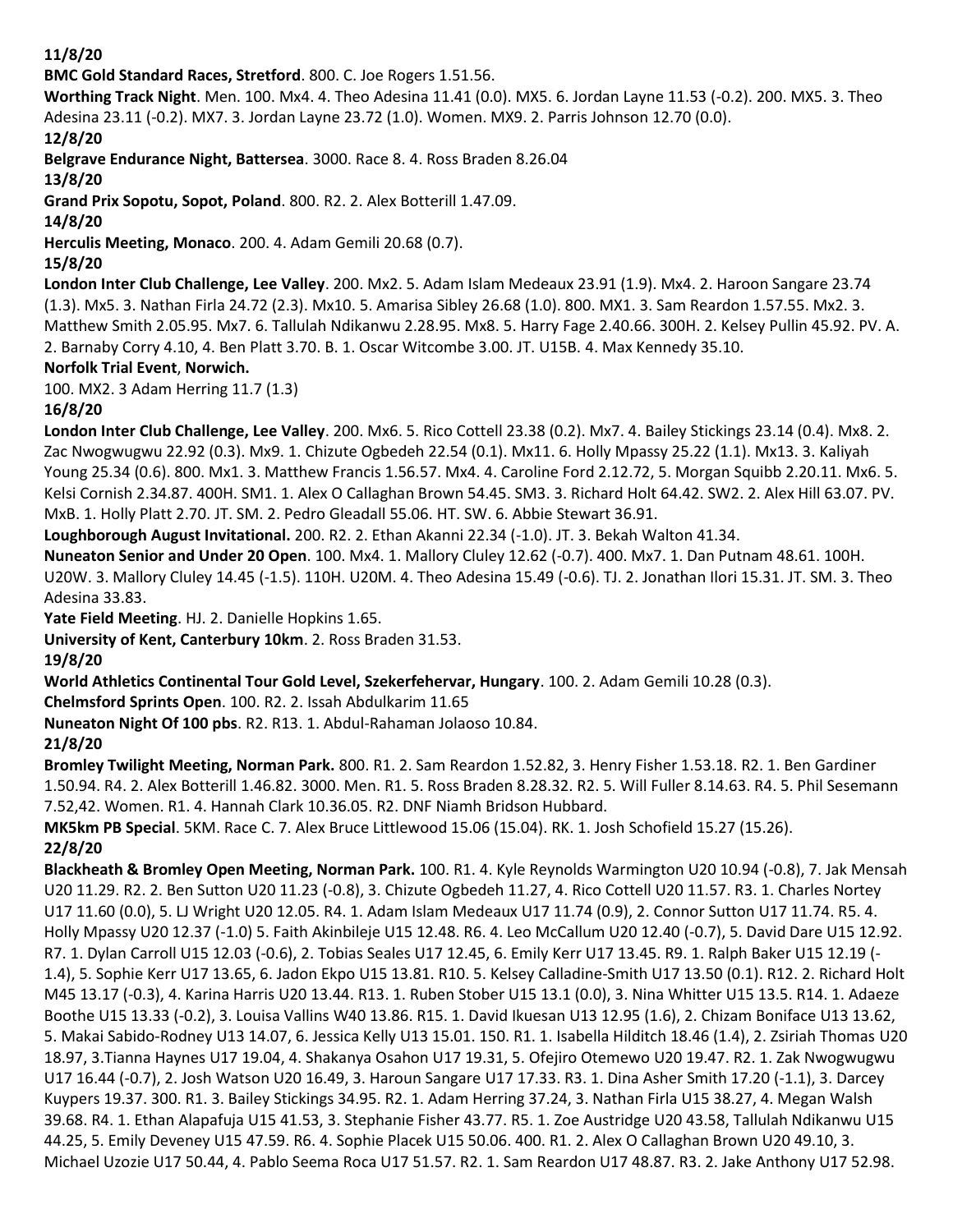R4. 5. Matthew Smith U17 54.29, 6. Bailey Marks Belaon U20 54.92. R5. 5. Yasmin Austridge 60.05. R7. 2. Arthur Starvis U15 58.87, 3. Kelsi Cornish 62.05, 4. Morgan Squibb U20 62.15. R8. 1. Jasper Brooks U15 63.83, 2. Franco Hillier U15 66.13, 4. Cara Gould U15 67.53, 6. Amie Gould U15 71.20. LJ. A. 1. Emily Algeo U15 4.98, 8. Alyssa Firla U13 4.05. B. 6. Daisy Snell U15 5.34, 7. Claudia Baker U17 5.20, 10. Paul Sutherland 4.16. SP. (5K). 1. Dillon Claydon U17 15.35, 2. Brydon Duncan U17 13.01. SP (4K) A. 1. Nana Gyedu U20 14.30. B. 5. Chimdi Okpalauko U20 11.07. SP (3K) A. 4. Madeleine Marston U15 6.01. JT (700G) A. 2. Josh Buddle Smith U17 34.16. B. 1. Ben Platt U17 42.17. JT (600G) 1. Lauren Farley U20 44.58, 2. Max Kennedy U15 36.94. JT (500G) A. 1. Islay Pearson U15 15.25. JT. (400G). A. 2. Charlie Platt U13 25.16, 3. Erin Simpson U13 20.74. **Dartford HAC Invitational**. B. 1. Barnaby Corry 4.22, 5. Oscar Witcombe 2.72. NH. Ethan Kitteridge.

**BIGish Jumps Fest, Lee Valley**. Men. LJ. NM. Myles Xavier. TJ. 1. Jonathan Ilori 15.83. Women. LJ. 1. Sarah Abrams 6.20. **Stretford Open Meeting**. 3000. Mx1. 3. Mark Cage 9.32.54.

**South London Athletic Network Sprint Open, Tooting Bec**. 100. MX1. 2. Abdul Rahaman – Jolaoso 10.91 (-0.9). MX7. 2. Issah Abdulkarim U15 11.70 (3.0). 400. MX2. 3. Richard Morris 52.86.

### **23/8/20**

**Wanda Diamond League, Bauhaus-Galan, Stockholm, Sweden.** 200. 1. Adam Gemili 20.61 (3.0).

**BFTTA Open, Dagenham**. U17W. 800. Hannah Clark 2.20.79. U15B. 100. R1. R1. 5. Jadon Ekpo 13.44 (1.3). R2. 6. Zuriel Nwogwugwu 12.39 (2.3). R2. R1. 5. Jadon Ekpo 13.60 (1.7), DQ. Zuriel Nwogwugwu. U15G. 800. R1. 10. Emily Deveney 2.39.71. U13G. 800. R1. 2. Luciana Smith 2.34.00. R2. 7. Kyla Dervish 2.39.58.

**Birchfield 4 Clubs Inter Club, Nuneaton**. 200. R2. 1. Dan Putnam 21.34 (6.9). 100H. 4. Mallory Cluley 14.08 (1.7). 400H. Women.R2. 5. Alex Hill 62.18.

**Yate Track Meeting. 400**H. R2. 2. Richard Holt 64.57

### **26/8/20**

**Hercules Wimbledon 3k Night, Wimbledon**. Race 8. 7. Alex Bruce Littlewood 8.24.9.

**28/8/20**

**BMC Regional Races, Nuneaton**. 800. B. 2. Joe Rogers\* 1.56.60.

**29/8/20**

**BMC Gold Standard Races, Lee Valley**. **Men** 1500. Race D. 4. Henry Fisher 4.01.14. **Women**. 800. R.B. 2. Amarisa Sibley 2.14.22. 1500. R.C. 7. Hannah Clark 4.58.85. **Under 13s**. 800. R.B. 1. Luciana Smith 2.32.43.

**Run Through Lee Valley VeloPark**. 5km. 6. Ellie Osmond 18.45.

### **29-30/8/20**

**South Of England Covid Games, Chelmsford. Senior Men**. 400. Ht1. 5. Bailey Stickings 52.66. **Senior Women**. 400. Ht2. 4. Kelsi Cornish 63.38. **Under 20 Men**. 100. SF1. Ben Sutton DNS. Ht4. 1. Ben Sutton 11.00 (0.5). 400. Ht3. 4. Drew Burridge 53.95. LJ. 2. Theo Adesina\* 7.13, 7. Myles Xavier 6.44. DT. 7. Theo Adesina\* 26.73. **Under 20 Women**. 100. SF2. 4. Kaliyah Young 12.33 (2.5). Ht2. 2. Kaliyah Young 12.39 (-0.4). 400. 1. Holly Mpassy 58.62. Ht1. 1. Holly Mpassy 58.87. Ht3. 3. Morgan Squibb 62.09. SP. 3. Chimdi Okpalauko 11.47. DT. 3. Hannah Macaulay 43.50, 10. Titobioluwa Akinrele 34.10, 11. Chimdi Okpalauko 33.01. **Under 17 Men**. 100. 1. Zac Nwogwugwu 11.00 (2.2). SF1. 1. Zac Nwogwugwu 10.91 (3.4). Ht5. 1. Zac Nwogwugwu 11.07 (3.8). 400. 1. Sam Reardon 49.86. Ht3. 2. Michael Uzozie 52.29. Ht4. 1. Sam Reardon 51.48. LJ. 9. Connor Sutton 6.24. SP. 2. Dillon Claydon 14.84. DT. 2. Dillon Claydon 49.24, 6. Brydon Duncan 43.21. **Under 17 Women**. 100. Ht3. 6. Claudia Baker 13.42 (2.1). 400. Ht2. 3. Kelsey Pullin 63.91. SP. 1. Cleo Agyepong 13.02. DT. 1. Zara Obamakinwa 46.47. **Under 15 Boys**. 100. Ht2. 4. Ralph Baker 12.01 (4.6). LJ. 5. Dylan Carroll 5.71, 15. Ralph Baker 4.70. **Under 15 Girls**. 300. Ht1. 5. Tallulah Ndikanwu 45.62.

### **30/8/20**

**Midland Open Competition, Nuneaton**. 1500. R4. 1. Will Fuller 3.55.21. LJ. A. 2. Danielle Hopkins\* 5.00.

Second claim \*.

### **100 years ago in August 1920**

R A Lindsay wins his heat of the 440 yards at the Olympic Games in Antwerp in a time of 52.0. He is 4<sup>th</sup> in his quarter final in 51.7. He wins gold in the 4x440 yards as Great Britain are victorious in a time of 3.22.2. The Gazette records "Congratulations to R. A. Lindsay on winning his heat in the Olympic 440 yards and on representing Great Britain, and incidentally the Club, in the relay".

Future coach to the Club and to Sydney Wooderson, Albert Hill wins the 800 and 1500.

After the Great War followed by the Spanish flu pandemic which infected over 500 million people worldwide killing anywhere between 17 and 50 million people, it is fair to say the Olympics were more low key than today. The AAA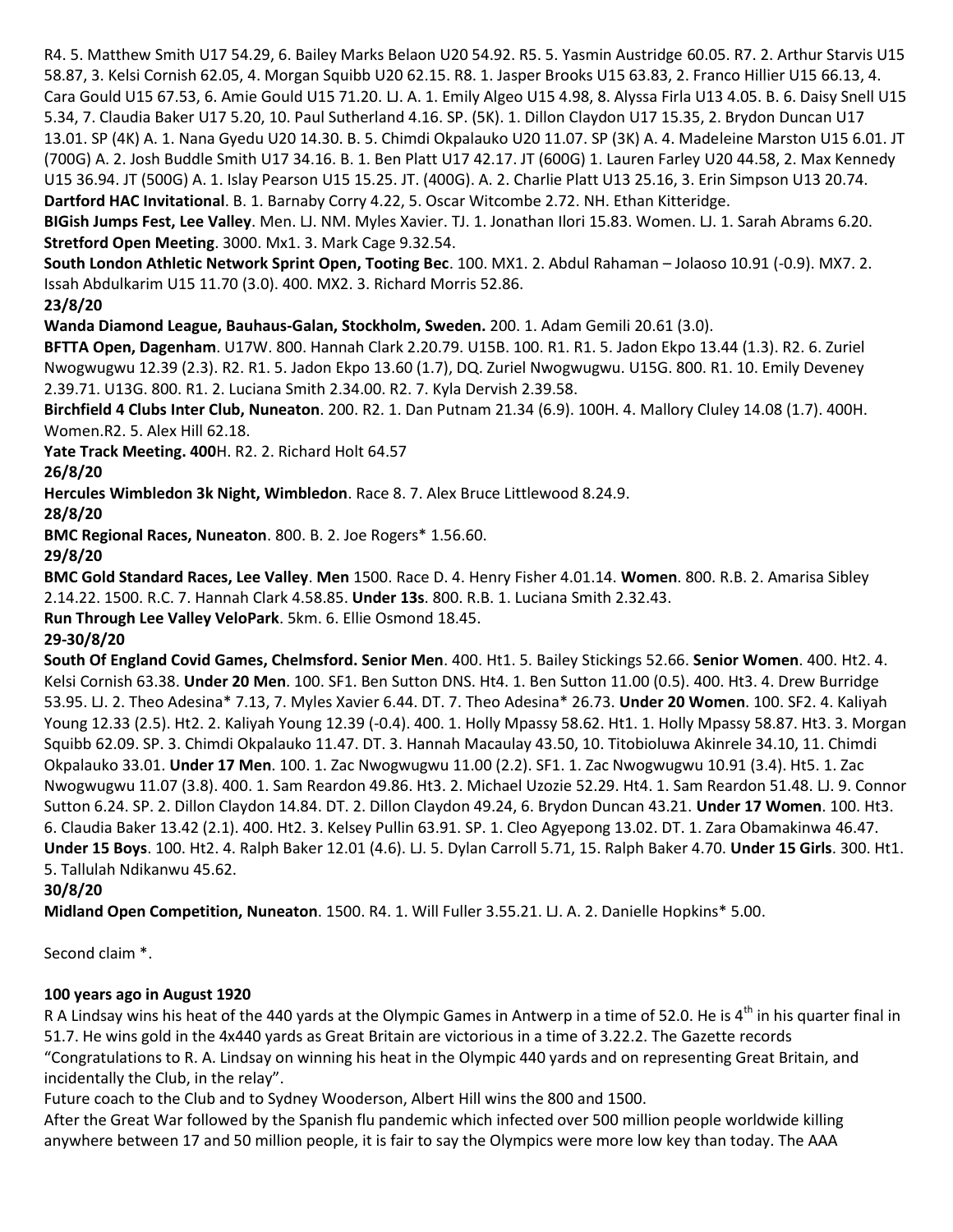considered not sending a team and requested the BOA drop the "throwing the grenade" competition, an event that had been included in the Inter Allied Games in 1919.

R. A. Lindsay remained a member of the Club until his death in 1958.

### R. A. Lindsav

WITH very deep regret, we have to inform<br>Members of the death of our Senior Vice-President, R. A. ("Lex") Lindsay. No one who saw him in such great form at the recent<br>Club Barbecue would have imagined that this lovable character was so soon to be taken from us, but so it was to be, and he succumbed to a brain tumour in Bolingbroke Hospital, Wandsworth, on the 21st October. The cremation took place at Sutton on the 24th October, when from the Club to bid him farewell were C. H. R. Williams, V. W. W. Beardon, J. Sims, A. W. Clay-Thomas and R. S. Burley, To Mrs. Lindsay, a friend of so many of us for so long, we have conveyed our deepest sympathy.

In the years immediately preceding the First World War, Lindsay was a very well-known athlete indeed. A grand quarter-miler and furlong runner, he was a contemporary of those other outstanding Club members, C. N. Seedhouse, W. D. Lancefield, D. T. Soutter and F.<br>T. Browne. He represented Scotland on many occasions in the triangular Internationals of those days, being  $\frac{1}{4}$  mile champion of each country on three occasions; but his greatest triumphs<br>came after the war when, in 1920, he was selected to represent Great Britain in the Olympic Games at Antwerp and, with C. R. Griffiths, G. M.<br>Butler and J. C. Ainsworth-Davies, won for his<br>country the 1,600 metres relay. He won the<br>A.A.A. " quarter " in 1921 at an age when most men had long since hung up their shoes, and retiring soon after was made a Vice-President in 1923.

In recent years, we had come to look upon the presence of Lindsay and his wife as something without which our Evening Meetings could hardly start, and had the calls of business allowed him to give more time to Club affairs there is little doubt that, genial and good fellow as he was, he would have become one of our most popular and able Presidents.

He will be remembered by those who knew him on the track as a great competitor and a doughty opponent until the tape was broken. The name of Blackheath Harriers has never stood higher than it did in those far-off days when Lindsay and his like carried the black vest in the forefront of what were truly amateur athletics.

The Lindsay Salver was awarded in his memory. The first recipient was John Herring who would represent Great Britain at the 1964 Olympics. Another Olympian, Tawanda Chiwira received the award in 2004.

### www.www.www.www.www.ww

#### THE LINDSAY SALVER

THE name and fame of one of the Club's greatest athletes, the late Vice-President R. A. Lindsay, will be commemorated by a splendid silver salver which has been acquired through the generosity of Mrs. Lindsay. The Committee has decided that the salver shall be awarded annually to the member whose example and performance in Track or Field events have contributed most to the credit of the Club and it is hoped that this will give encouragement to members to achieve their best in the way that Lindsay himself would have wished.

The first award for the 1959 season will be made on 17th October to J. B. Herring.

nummunummunumunumunum

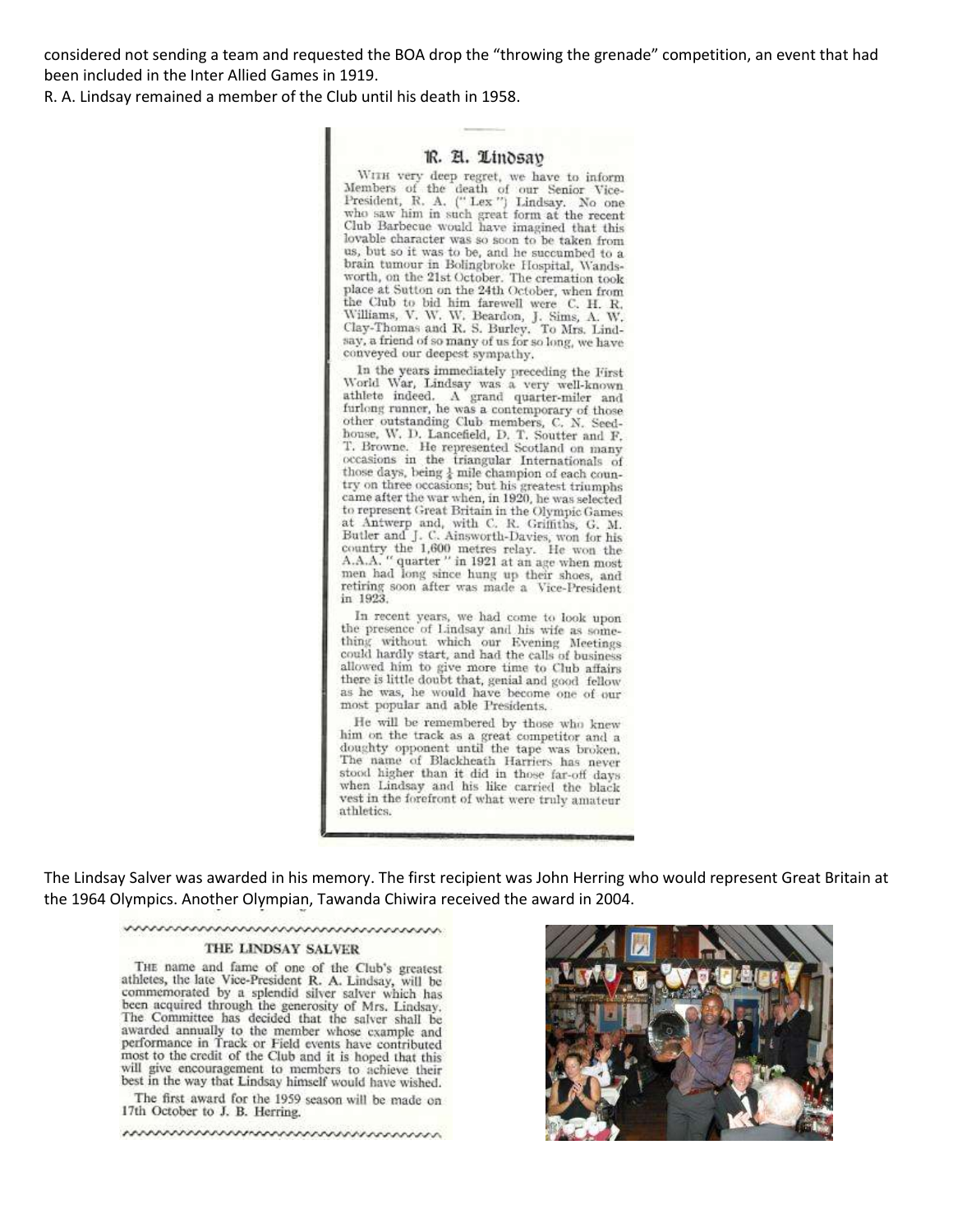The Kent County Championships "were brought off at Well Hall on August  $7<sup>th</sup>$ , by kind permission of the Woolwich Polytechnic Athletics Club, to whom this excellent ground belongs. We were represented in the 100 and 220 yards by G. D. Basan and A. T. G. Trumble. In the 3 miles by B. H. Lymbery and in the relay 1 mile by A. C. Edwards, A. T. G. Trumble, G. D. Basan and R. W. Pattison"

### **75 years ago in August 1945**

52,000 spectators cram into the White City to watch Sydney Wooderson race Arne Andersson of Sweden in the mile.

Monday, August 6, 1945.

BANK HOLIDAY MEETING AT THE WHITE CITY.

THE White City was packed with a crowd of 52,000, and many more were turned away. This was in great and many more very truncal part due to the appearance of those two brilliant<br>Swedes, Haegg and Andersson, but perhaps most of all<br>it was a tribute to our own Sydney Wooderson.<br>How magnificently worthy of that tribute he pr

will be known by now to all remotely interested in athletics. Most of those who were not fortunate enough to see his race will have heard Harold Abrahams' fine running commentary. We must, however, put on record some description and we cannot do better than quote Bevil Rudd's (in the Daily Telegraph). He said:

" Andersson beat Sydney Wooderson in the mile in 4 min. 8.8 secs, in one of the grandest races I have seen. It was the most honourable of the few defeats our champion has suffered.

" He matched Andersson all the way with terrier<br>tenacity and sublime courage and confidence, but he had not quite the youth and physique to counter the Swede's ferocious burst over the last 100 yards.

" J. W. Alford took the lead for the first 200 yards. He was then passed by H. W. Pascoe, Andersson and Wooderson. Andersson was in the lead after the first quarter (in 60.6 secs.) with Wooderson hard at his heels.

" These two gradually drew away from the rest of the field, their relative positions unchanged.<br>The time for the half-mile was 2 min. 3.2 secs. So they sped on, and entering the straight just before the bell came the first thrill.

"Wooderson tore past the Swede and had a three-yard lead at three-quarter mile (3 min. 8 secs.). His form was faultless and his energy dynamic.

" But so was his great opponent's, and down the back stretch he seemed to be gathering himself up like a watch spring ready to unleash his remaining energies; and sure enough, 20 yards from the final straight he went all out, passing Wooderson in a few strides and flinging rhythm to the winds.

"He flung his head from side to side and his arms worked like pistons. His vigour was terrific. Wooderson summoned every ounce of strength to close the barely three-yard gap but all he could do was to prevent it widening, and they sped over the<br>line in 4 min. 8.8 secs. Wooderson's time was line in 4 min. 8.8 secs. 4 min. 9.2 secs.

Sydney knows what the Club has long thought of him-we are now prouder than ever.

At the same meeting D. G. Harrold (R.A.F.) was second in the 440 yds. (second strings) to C. Denroche (A.A.A.), who won in 51.1 secs.--a very good performance. Also, in the two miles M. Bingham was third to Haegg and D. G. Wilson (A.A.A.).

"The drama of this confrontation crystallised my sporting ambitions. I resolved then to become a miler." (Sir Roger Bannister)

From India "I listened to Abrahams' broadcast of the mile and 2 mile races on August Bank Holiday and, what is more, got the whole of the Regimental Mess listening, too, and remarking, after the mile that " they wouldn't have missed that for anything"… Even at 7000 miles odd distance, I got all the "atmosphere"."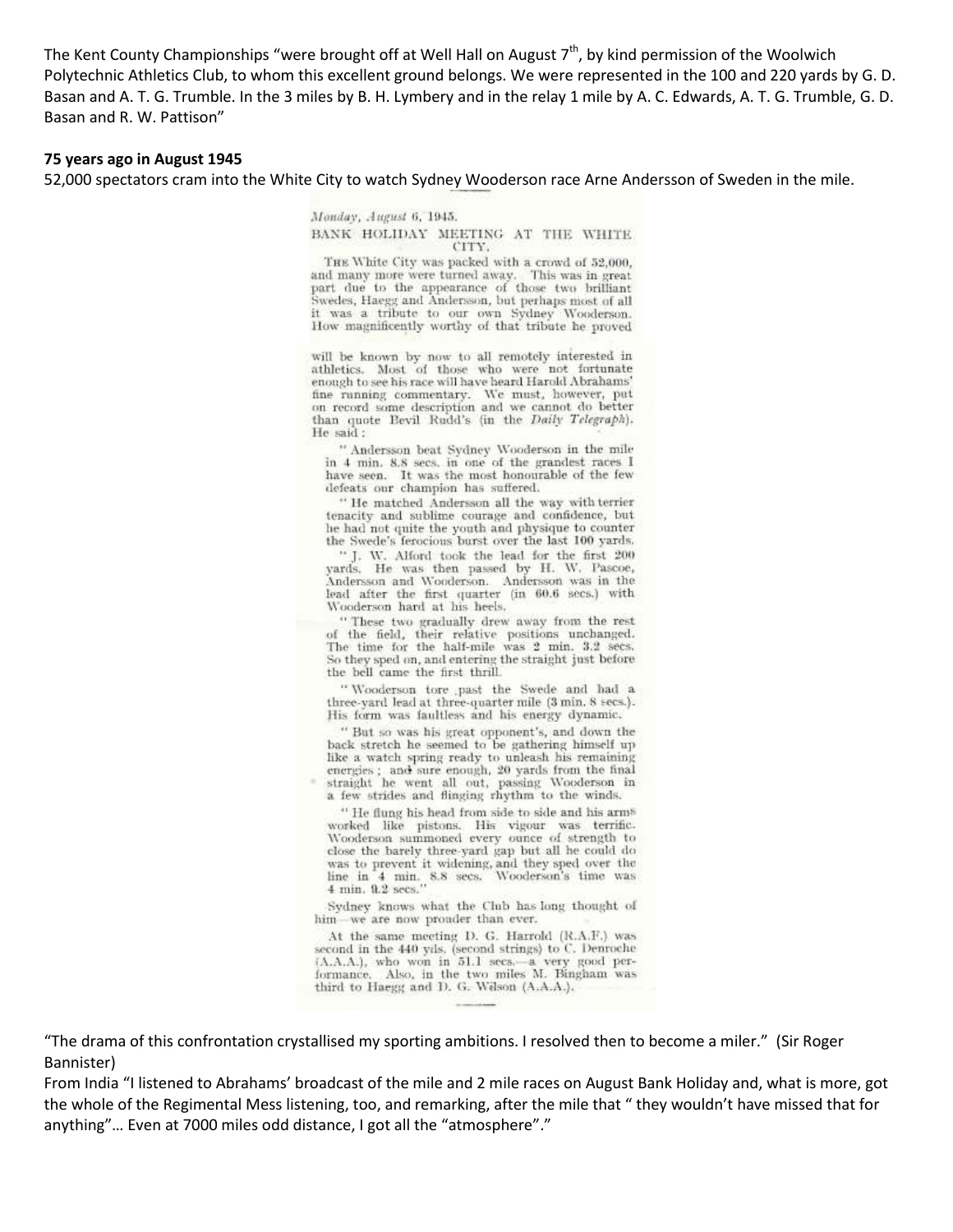"Congratulations to our ex P.O.W. S. D. Gittings, who was married in August. He sends best wishes to his pals at the Club, particularly to his fellow P. O. W.'s and says, "my present job is at a Jerry P. O. W. Camp. The tables are rather turned, what!""

### 50 years ago in August 1970

The Club finish in  $4<sup>th</sup>$  place in the third Division Two match of the National League. This means that they need to win the final match of the season and Polytechnic and Southampton finish fifth and sixth for the Club to avoid relegation.

### Saturday, 15th August, 1970.

### MOB MATCH v. S.L.H., AT TOOTING BEC

The Club just succeeded in winning this year's mob<br>match by virtue of the versatility of the six members who managed to find their way to Tooting Common.<br>With the score all square and only the Javelin to go Barry Shapcott arrived in the nick of time to strengthen our two stalwarts of the afternoon, Bob Taylor and Ian Ross. New member Sandy Beveridge had a busy

Ian Ross. New member Sandy Beveridge had a busy<br>but successful afternoon on the track and field,<br> $4 \times 100\text{m}$ . -1, B.H. (I. Ross, R. Taylor, N. Bailey,<br>J. Beveridge), 48.2; 2, S.L.H., 48.7. 4 x 200m.--1, B.H.<br>(I. Ross, MATCH RESULT-1, Blackheath H., 6 events; 2, South London H., 5 events.

Score after 20 matches: B.H., 15 wins; S.L.H. 5 wins,

Saturday, 22nd August, 1970

#### NATIONAL LEAGUE, DIVISION 2, **AT WOODFORD**

On a damp afternoon, punctuated by heavy down-<br>pours, our team put up the Club's best performance<br>in the National League to date. With a highest ever<br>points total we snatched fourth place from Southampton pours out as someoned to the properties that the final positions<br>in a closely fought competition, with the final positions<br>being in doubt until the very last event, the Pole Vault.<br>Although the team was still not a fully r

Mike McFarnell, considerably stronger than at previous<br>matches this season.<br>matches this season.<br>With high placings in the first two track events, 400<br>metres and 800 metres, by Mike McFarnell, new<br>member Douglas Cocker, Da showing that he had retained his skill at this event.

In general our improvement in overall performance<br>was due to a team effort by all the competitors; let us

was due to a team effort by all the competitors; let us<br>hope that this will continue and heralds an advance-<br>ment in the fortunes of our track team.<br>100m- $A-1$ , D. Dear (Sou.) 10.9; 6, J. Friend,<br>11.5. B-1, R. Frith (Poly

Hudson, 17.6, B--1, R. Parker ISom., 16.4; 5, M. McFarnell, 19.6, 400m.H.--1, R. Frox (Som.), 54.5; 3, D. Cocker, 59.6, 4 x 100m.--1, W.G., 43.7; 6, B.H., 46.3, 4 x 400m.--1, Poly., 3:22.1; 5, B.H., 3:25.4; H.J.--A. -1, B

Taylor, 42.14. Hand, Greasley (Poly.), 43.14; 6, R.<br>Shapcott, 34.32 B-1, Greasley (Poly.), 43.14; 6, R.<br>Taylor, 17.34.<br>H., 2384; 3, Woodford Green A.C., 205; 4, Blackheath<br>H., 2994; 5, Southampton A.C., 199; 6, Sale H., 17

#### Saturday, 29th August, 1970 DENNIS AND JEWKES TROPHIES,

**DENNIS AND JEWKES TROPHIES,**<br> **AT SOUTHALL**<br> **AT SOUTHALL**<br> **CEONARY (SEDITER)**, **AT SOUTHALL**<br>
(E), 11.5; 2, T. Walhen, 11.8. B-1, Rosen (E), 11.8;<br>
2, 1. Ross, 12.0 200m.--A--1, Robinson (E), 23.7; 3,<br>
T. Walhen, 24.9.

109

109.<br>
109. EWKES TROPHY (Junior)—100m.—1, Bernington (E),<br>
12.3; 2, Beveridge, 12.4. 200m.—1, Beveridge, 25.5.<br>
400m.—1, Dennington (E), 54.8; 3, Beveridge, 59.6.<br>
800m.—1, Cornell (E), 2:46.8. 1500m.—1, M. Good-<br>
win, 4:1  $2:20.0.$ 

RESULT-1, Ealing & Southall A.C., 158; 2, Oxford<br>City A.C., 72; 3, Blackheath H., 40; 4, Windsor, Slough<br>& Eton, 30; 5, Belgrave H., 12.

#### Monday, 31st August, 1970

Monday, 31st August, 1970<br>
READING TROPHIES MEETING, AT READING<br>
Sean-100y.--A-1, Matthews (T.V.H.), 10.1; 5, G.<br>
Friend, 10.9. B-1, Davis (T.V.H.), 10.6; 5, I. Ross,<br>
10.9. 200m.--A-1, Davis (T.V.H.), 10.6; 5, I. Ross,<br>

John Watts and Graham Gower are part of the GB team who defeat France in an International match in Cwmbran. At the AAA's Youths Championships at Kirkby, John Fenton is second in the long jump.

Graham Gower runs a personal best of 14.3 to finish third in the 110 hurdles at the AAAs Championships at White City. John Watt is third in the discus and Tony Wadhams second in the triple jump.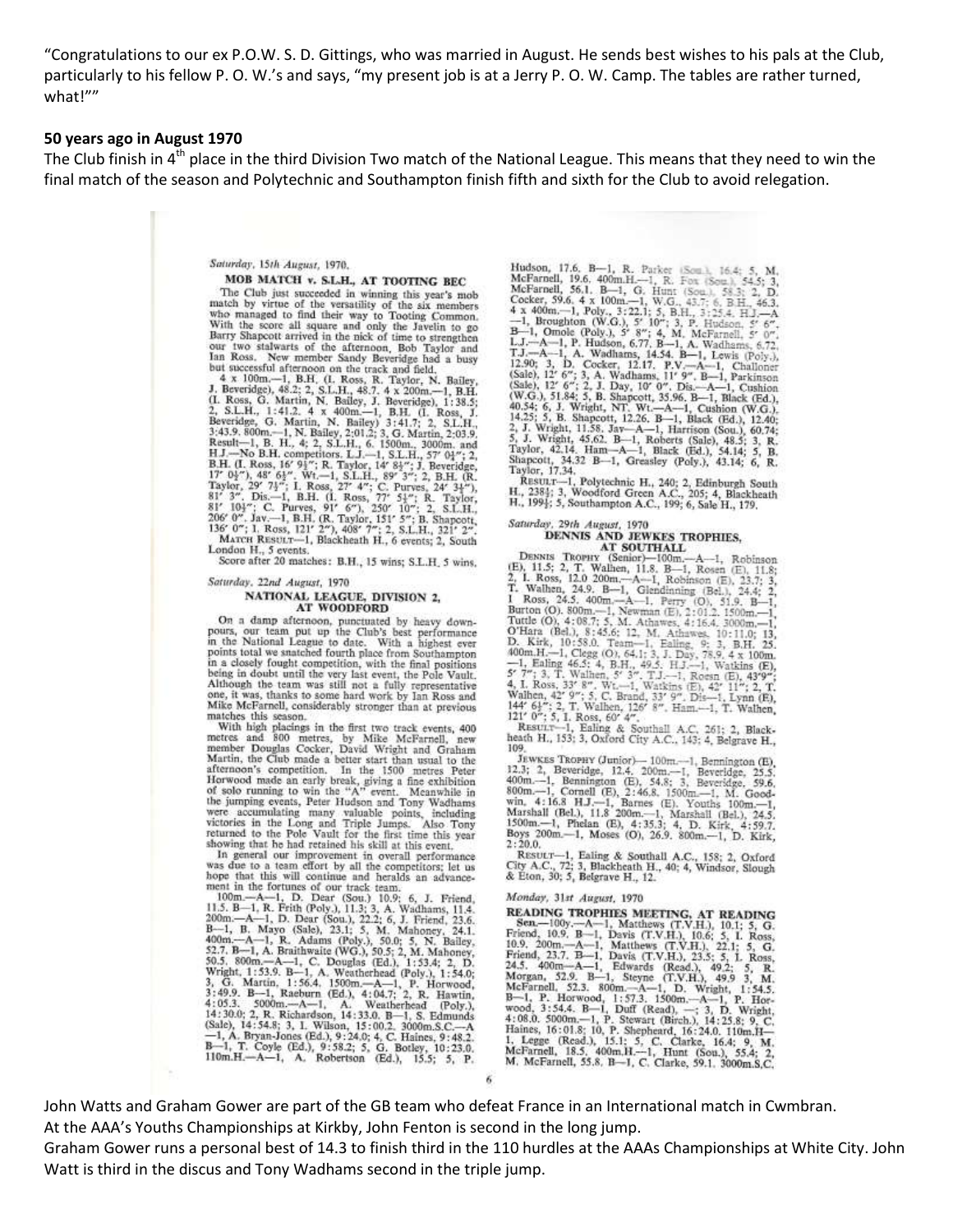Blackheath win the team race in the Worthing 11. First home is Ian Wilson in second place in 56.27, with Chris Haines sixth (58.00) and Bob Hawtin eighth (58.49).

## **25 years ago in August 1995**.

Despite a fifth place in the final match of the season, Blackheath are relegated from the top division of the British League. They only finish in a relegation position in one of the four matches and it is only in the final race of the final match that relegation is confirmed.

The Club's four year reign as National Junior League champions ends when they finish second to Birchfield in the last match of the season. Bromley Ladies finish fifth on the day and fifth overall for the season.

Mark Findlay wins a gold medal as part of the Great Britain 4x100 squad at the European Junior Championships in Hungary. He runs in the heats but not the final.

Blackheath athletes win three gold medals at the National Veterans Championships in Exeter. Gordon Hickey sets a British Record in the M60 Shot. Bob Minting M45 400 and Peter Hannell M50 3000 walk are the other victors.

### **20 years ago in August 2000**.

At the AAAs Under 20 Championships at Bedford, Nange Ursell is second in the 400 hurdles, Dwayne Grant is third in both the 100 and 200; and Mark Awanah is third in the long jump with a leap of 7.37. Dwayne is subsequently selected for the 200 and 4x100 at the World Junior Championships in Santiago, Chile.

The Club finish 6<sup>th</sup> in the Cup Final. Mark Purser has to pull out of the 400 hurdles on the morning of the competition because his wife is having contractions.

Emeka Udechuku is second in the shot and third in the discus at the Olympic Trials and AAAs Championships in Birmingham. Dwayne Grant wins the 200 metres for England at the Commonwealth Youth Games in Edinburgh.

Blackheath are promoted back into the top division of the British League with a third place in the final match of the season at Enfield. Emeka Udechuku sets a personal best in the shot and a seasons best in the discus despite having competed in Sweden the day before. He is up at 3 in the morning to start a complicated trip home to attend the match. This includes taking a ferry to Copenhagen, Denmark, to make a connecting flight and also the use of bus, taxi, train and tube. Over the season ten athletes compete in all four fixtures and a further eleven compete in three.

The mens third team finish their Southern League Division Five season unbeaten.

The youngsters win the Kent Boys and Colts League for the  $18<sup>th</sup>$  season in a row.

# **15 years ago in August 2005**

The Club are Southern champions in the National Young Athletes League having won all five matches.

Scott Overall wins the 3000 metres for Great Britain in a time of 8.10.1 in the Under 23 International against the Czech Republic, France and Spain in Manchester.

Jim Day wins five gold medals in the M70 age group at the Southern Masters Championships in Exeter.

Serita Solomon wins the 80 metre hurdles at the AAAs Under 17 Championships.

The Club finish in 5<sup>th</sup> place in the Golden Jubilee Cup Final at Bedford. This is the first time they have competed in the final since it became joint scoring in 2002. Michael Skinner wins both the 800 and 1500 and Montell Douglas the 100 metres in a new best of 11.73. The next day she runs another pb of 11.56 at the Welsh Championships. Scott Huggins wins the Scottish Under 17s title.

### **10 years ago in August 2010**

Montell Douglas is selected to represent England in the 100 and 4x100 at the Commonwealth Games in Delhi. Dina Asher Smith wins the 100 and 200 metres in the under 15 age group at the England Athletics Championships. The Club finish second in the Southern Area Final of the National Young Athletes League and qualify for the National Final. Having made all the necessary travel and hotel arrangements they discover the match has been rescored and they have finished third. The Club only find out when Windsor, who were second in the rescored match, ring up to see if they can take the Club's hotel booking. The Club will compete in the Auxillary Final on the following day.

# **Through The Ages – National Under 20 Champions (Outdoors)**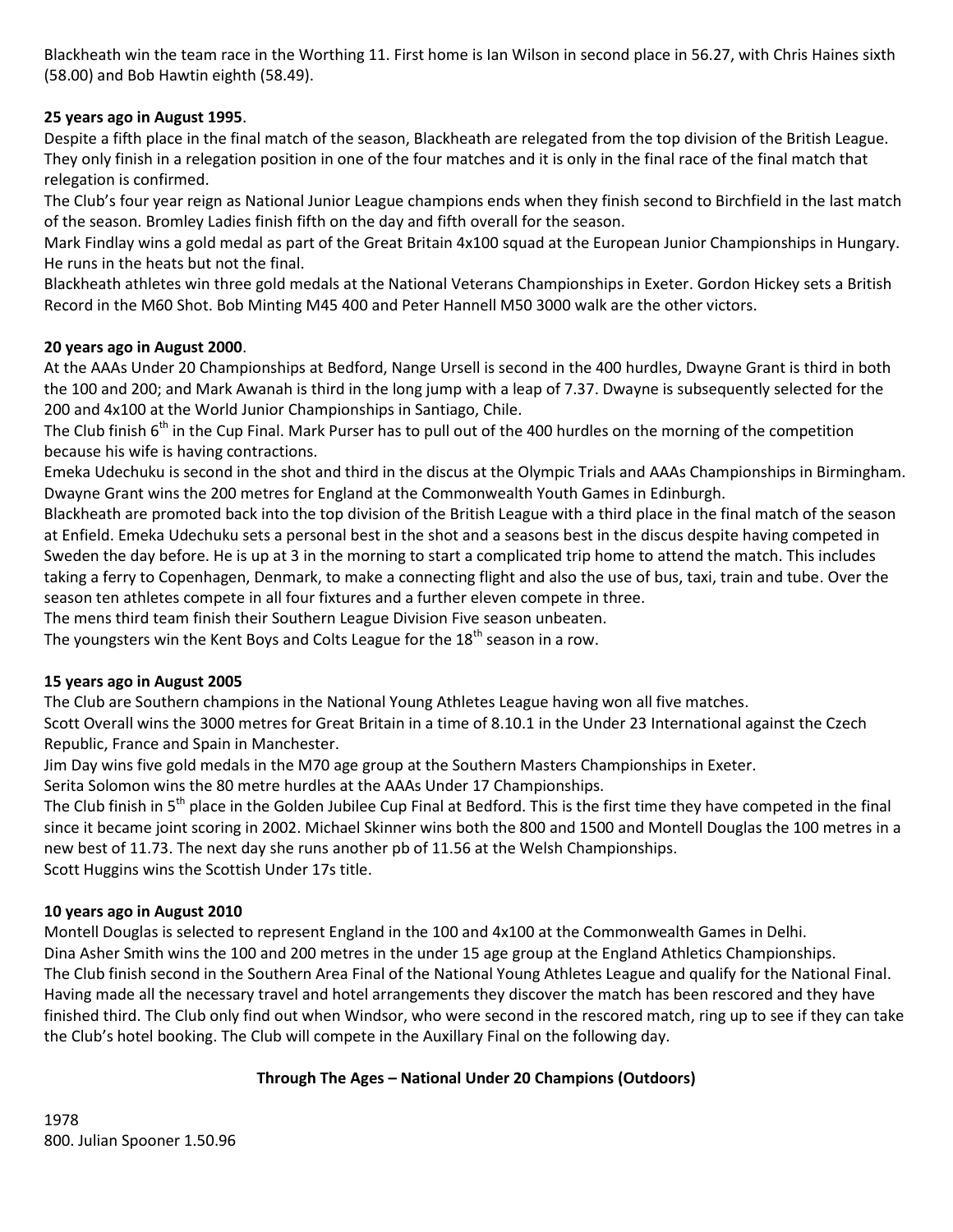1988 Heptathlon. Jenny Kelly 5364

1990 1500. Gillian Stacey 4.23.4

1992 400H. Noel Levy 52.42 Triple Jump. Shani Anderson 11.95

1993 Triple Jump. Shani Anderson 12.35. Decathlon. Gavin Sunshine 6006

1994 100. Julian Golding 10.52 200. Julian Golding 21.02

1995 Triple Jump. Marvin Bramble 15.23

1996 Triple Jump. Liz Gibbens 12.17

1997 Long Jump. Nathan Morgan 7.55

1998 400. Alloy Wilson 48.04 800. Chris Moss 1.50.09 Discus. Emeka Udechuku 60.97

2001 200. Dwayne Grant 20.4

2003 Hammer. Karim Chester 62.13

2005 Hammer. Amir Williamson 62.73 Javelin. Stuart Harvey 66.00

2006 Hammer. Victoria Thomas 56.78 5000 walk. Chelsea O Rawe Hobbs 26.22.51

2007 Pole Vault. Scott Huggins 4.80

2008 100. James Alaka 10.52 Pole Vault. Scott Huggins 4.95 Shot. Shaunagh Brown 48.00